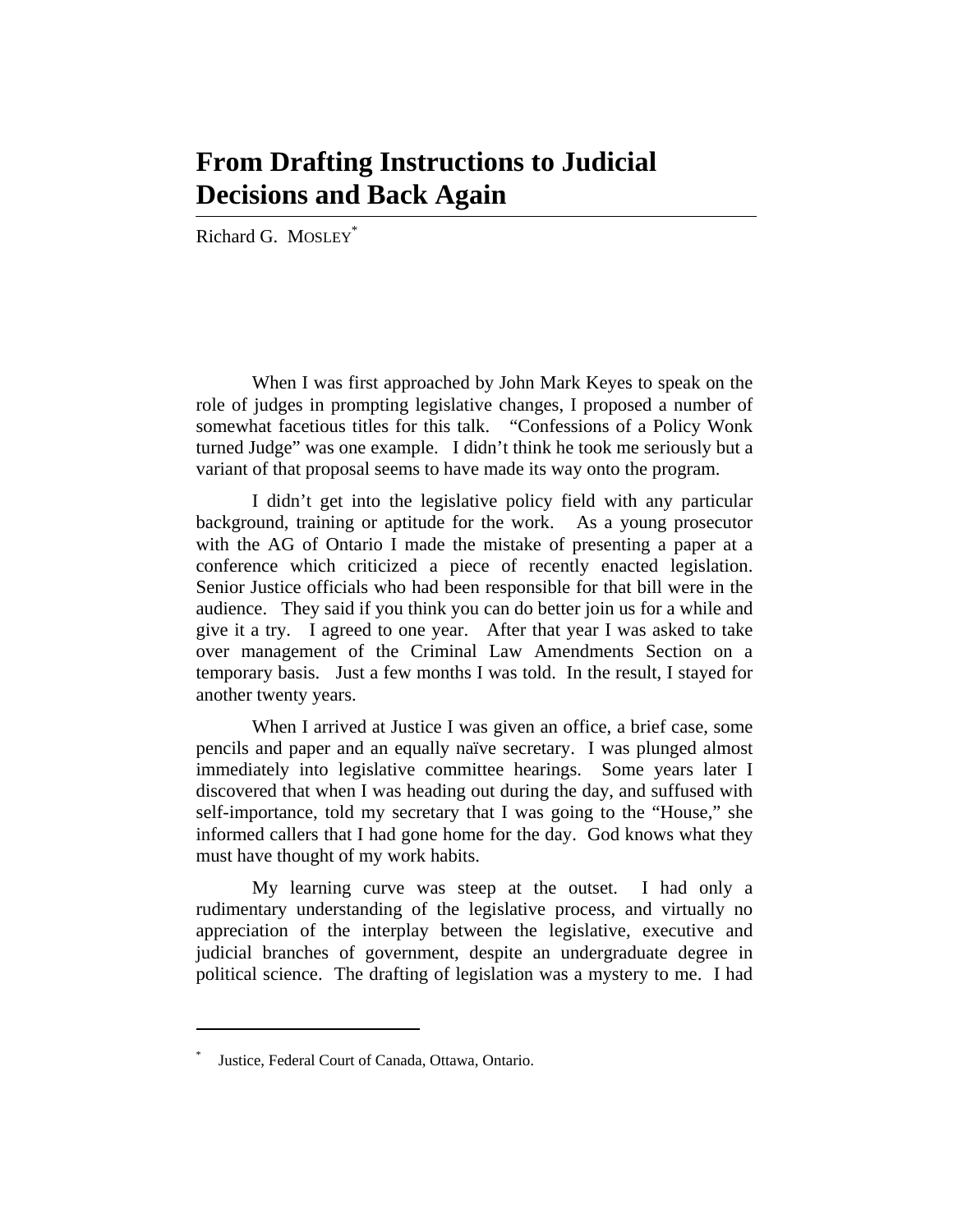no idea how policy was translated into an enactment. I knew that periodically the statutes would be revised but how that was done, I couldn't tell you. I had never heard of the Statute Law Revision Commission, now defunct, or of the Uniform Law Conference, happily still alive. The Miscellaneous Statute Law Amendment program was a treasure still to be discovered.

Dick Pound writes in his biography of W.R. Jackett, later Chief Justice of the Federal Court, that when he went to work for the Department of Justice, Jackett was advised that at least once a month one should read the Interpretation  $Act<sup>1</sup>$  I wish someone had given me similar advice. Like many practitioners, I was only vaguely aware of that statute and its interplay with other federal laws.

But it was an exciting time to become involved in justice policy work. There was a tremendous amount of law reform underway. The Charter was about to be brought into effect, albeit with uncertain implications. The Law Reform Commission of Canada was producing reams of studies, working papers and reports on a broad range of topics. Similar work was underway in the provinces with respect to areas of provincial jurisdiction. Federal and provincial Attorneys General had undertaken a fundamental review of the criminal law. The Minister of Justice, Jean Chrétien, issued a policy statement entitled "*The Criminal Law in Canadian Society*," which declared that henceforth, restraint and proportionality would be the guiding principles for our penal law.

There was a great deal of optimism at the time that the result of all of this activity would lead to the general improvement of the statutes through reforms led by the executive with the legislatures playing their role and the courts contributing through a newly strengthened judicial review function.

 The courts had just been given the extraordinary constitutional duty to declare of no force or effect laws enacted by Parliament or the provincial legislatures that are inconsistent with the rights and freedoms guaranteed by the *Charter*. As you know, before the *Charter* came into effect, judicial review of legislation was largely limited to determining whether enactments fell within the scope of federal or provincial authority under the division of powers set out in the BNA Act of 1867. The Bill of

<sup>&</sup>lt;sup>1</sup> Pound, R. *Chief Justice Jackett, By the Law of the Land* (1999, Osgoode Society) p.54.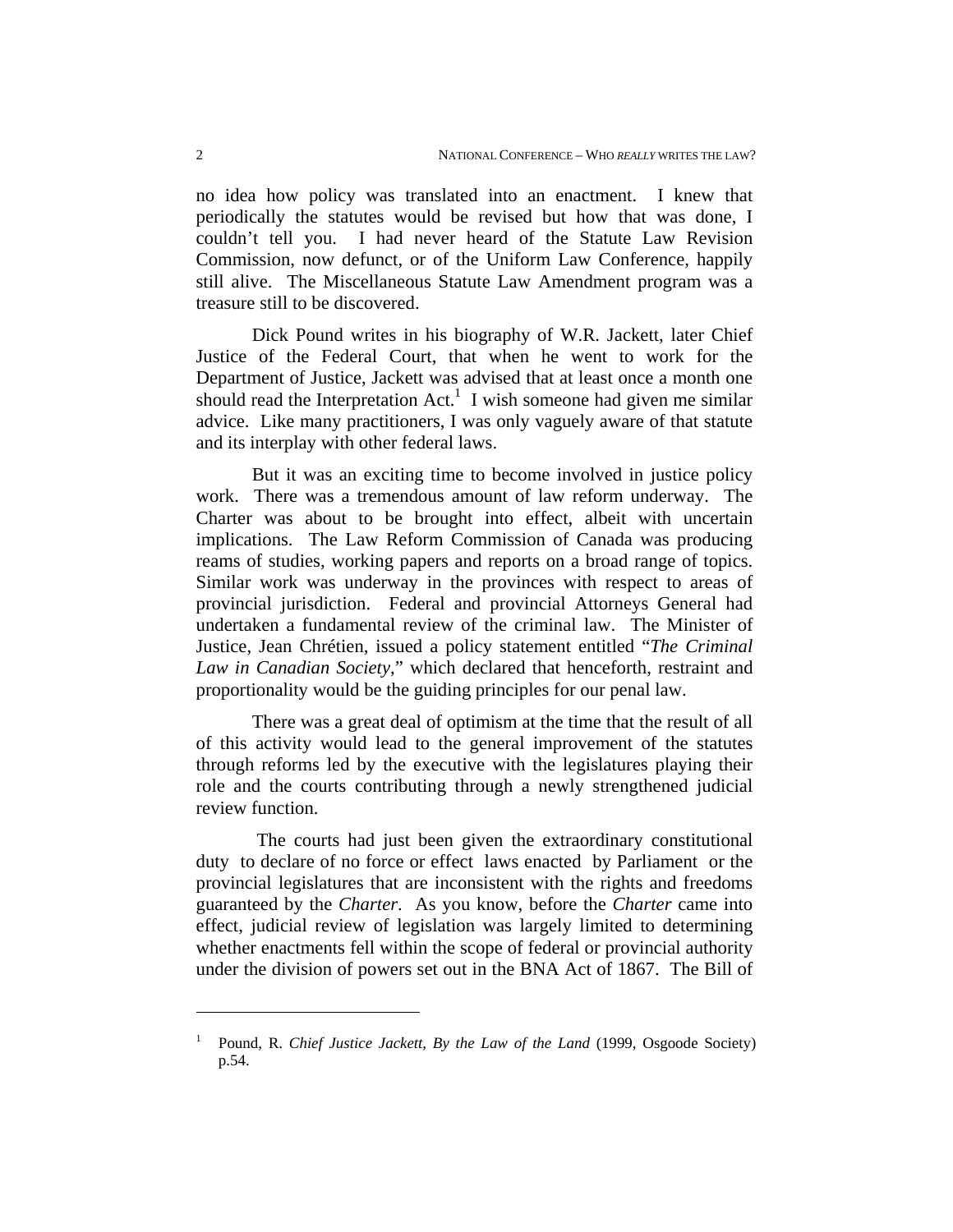Rights adopted in 1960 was of some value for interpretive purposes but lacked the teeth of an entrenched constitutional document.

This expanded role was not one that the Canadian judges sought out. As the late and revered Chief Justice Brian Dickson said on one occasion, the judges did not ask for the enactment of the *Charter* and the role of applying it was thrust upon them.

I think it fair to say that there was considerable unease in government circles in the early 1980s about how the Courts would employ this new power, particularly the remedies, based on the US experience with their Bill of Rights and the exclusion of material evidence.

I was part of a group convened by the federal and provincial attorneys general to prepare strategies to attempt to influence the direction in which *Charter* jurisprudence would develop. This resulted in the infamous "Black book" as it was characterized by those suspicious of these efforts. The Black book was simply a four ring binder containing analyses of each section of the *Charter* and potential interpretations based on Canadian and American jurisprudence. Its shelf life was I think about six months as the courts began to demonstrate that they would not slavishly follow American constitutional precedents.

I also think that the inherent conservatism of the courts had been underestimated. But gradually, the Courts began to exercise the authority with which they had been vested. Ten years of experience with *Charter* jurisprudence led two of Canada's leading criminal defence counsel, Allan Gold and Michele Fuerst, now Madame Justice Fuerst of the Superior Court of Ontario, to describe the *Charter*'s effects as "the stuff that dreams are made of."<sup>2</sup>

Some Canadian judges were less enamoured of their new function than others. One of the more colourful expressions of *Charter* scepticism was this statement, by Mr. Justice John Scollin of the Manitoba Court of Queen's Bench.

"Oppression did not stalk the land until midnight on April 16, 1982 and we should be on guard against *Charter* inspired paranoia

<sup>&</sup>lt;sup>2</sup> "The Stuff that Dreams Are Made Of! Criminal Law and the Charter of Rights" (1992) 24 Ottawa L. Rev. 13.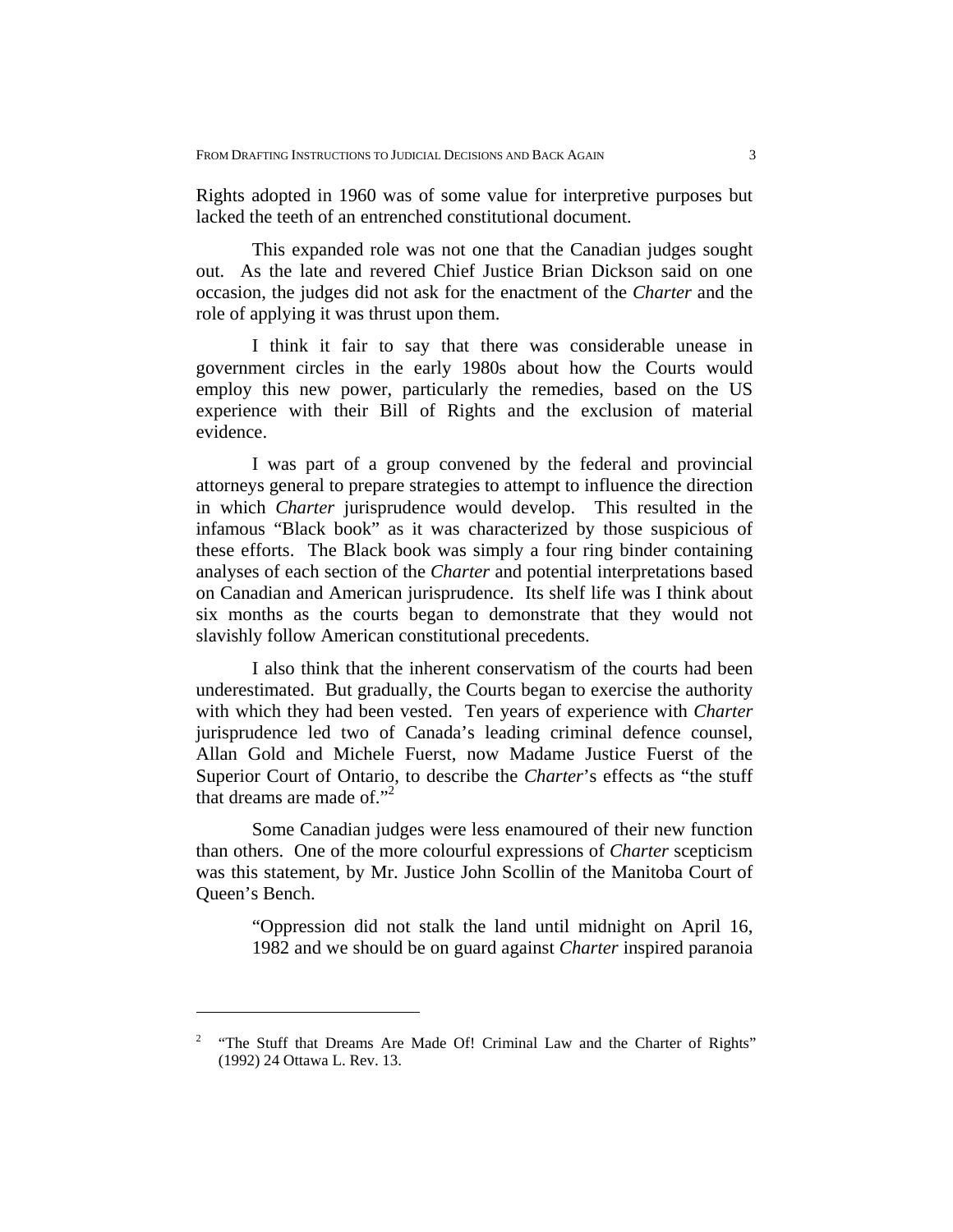that sees any restraint as the Bastille or the Lubyanka and hears the parliamentarian speak with the voice of the tyrant."<sup>3</sup>

Lest you think that he was against progress, John Scollin was the principal architect of the Bail Reform Act enacted in the mid-1970s. But I suspect that having been schooled in Scots law, he remained a fervent believer in the principle of Parliamentary supremacy and a strong supporter of codification.

The worst fears of the *Charter* skeptics did not materialize. But there have been some surprises in how the *Charter* was interpreted and applied by the courts and in particular by the Supreme Court of Canada.

It had not been anticipated, for example, that the Court would read substantive rights into what had been meant to be a procedural due process clause or that the evidence of what had been intended by the *Charter's* drafters would be brushed aside as being of little or no value in constitutional interpretation.<sup>4</sup>

This may have offended some of those who worked so hard on bringing the *Charter* into fruition but much of what has been achieved in the ensuing years may not have been accomplished if the originators' intentions had remained fixed in place. In preparing for this talk, I came across these comments in Pierre-André Côté's text on interpretation:

"The law is often wiser than its makers." [Gustave Radbrusch] [translation]

"[O]ne cannot insist enough on this: there is no true meaning of a text. No author's authority. Whatever he may have wanted to say, he wrote what he wrote. Once published, a text is like an implement that everyone can use as he chooses and according to his means: it is not certain that the maker could use it better than someone else." [Paul Valéry] [translation] $<sup>5</sup>$ </sup>

<sup>&</sup>lt;sup>3</sup> *Thwaites v. Health Sciences Centre* (1986), 33 DLR (4<sup>th</sup>) 549, rev'd (1988), 48 DLR  $(4^{th})$  338.

<sup>4</sup> *Reference re s.94(2) of the Motor Vehicle Act* [1985] 2 S.C.R. 486.

<sup>5</sup> Both cited in Pierre-André Côté, Interprétation des lois, 3rd ed., (Montréal, Éditions Thémis, 1999), p.29.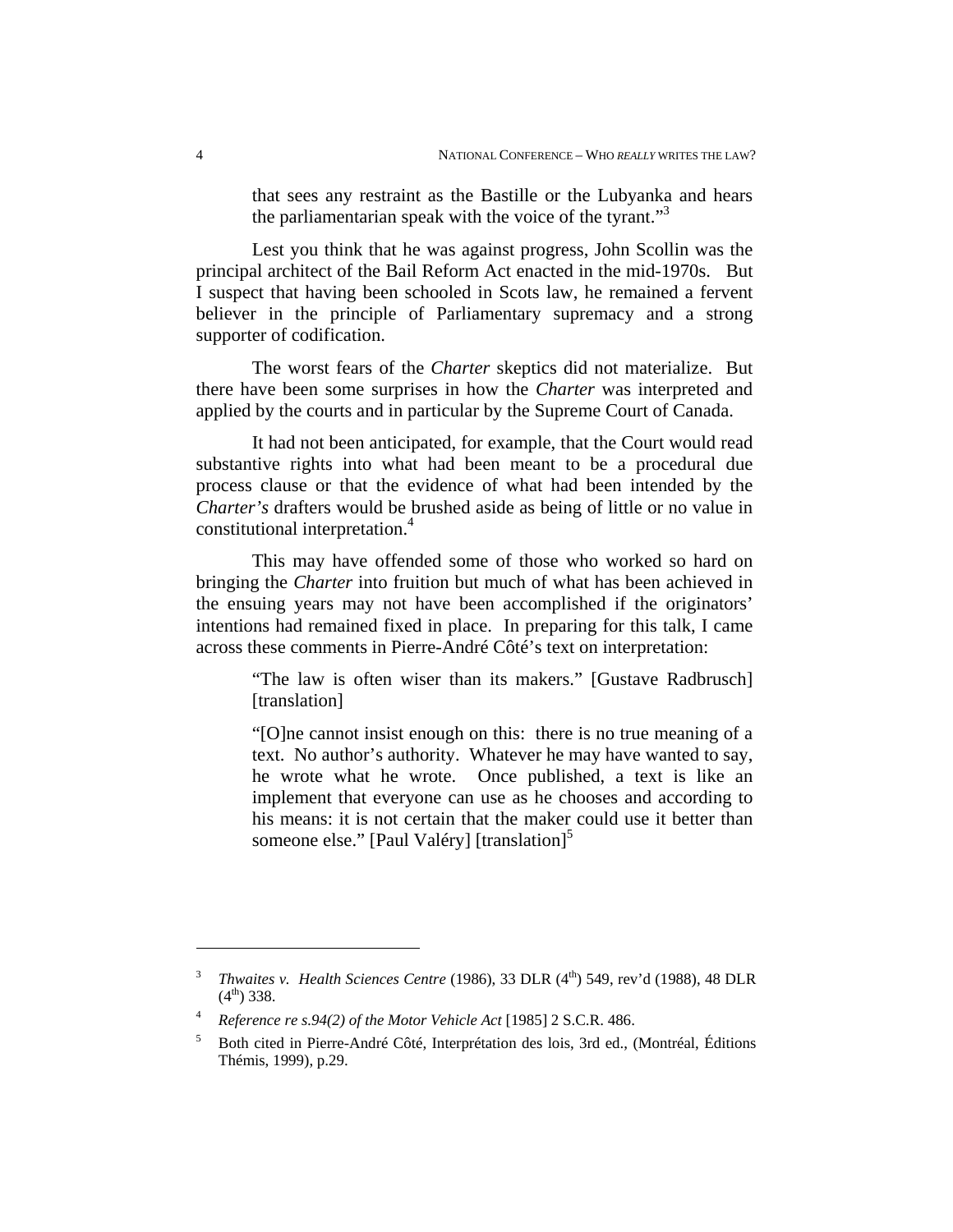These words may serve as a useful reminder for a judge who has been involved in the legislative process not to claim pride of authorship of legislative texts that eventually require close judicial scrutiny. What you meant may not be what was enacted, as the Parliamentary intent is interpreted.

Of course, another approach may be to duck the issue entirely. As Lord Justice Scrutton said in *Green v. Premier Glynrhonwy Slate Co. Ltd.,* [1928] 1 K.B. 561 at 566.

> "If I am asked whether I have arrived at the meaning of the words which Parliament intended I say frankly I have not the slightest idea."

Coming back to the reformist drive that was underway at the beginning of the 1980s, what happened? I think it is arguable that it was supplanted, to a considerable extent, by a new focus on the courts as the means to achieve substantive and procedural change and the exchanges that ensued between the courts and the legislatures. Clearly, governments lost interest in funding fundamental law reform activities. The Law Reform Commission of Canada, for example, was killed as a budgetary measure without prior notice to the Minister of Justice of the day. Similar reductions took place in the provinces.

Some law reform efforts struggled on. At the federal level, we continued until the mid-nineties to attempt to have a new general part of the Criminal Code enacted to rationalize the principles of liability and exculpation applicable to all offences. Those efforts failed largely because of the opposition of various groups including the Provincial attorneys general. They had lost their appetite for the fundamental review which they had launched in 1978 with Sen. Jacques Flynn, Minister of Justice during the Clark government.

At the last federal provincial and territorial meeting of attorneys general and ministers of justice at which recodification was raised the Attorney General of a certain Western province declared "I thought we had whacked that Gopher back into its hole." When the laughter died down, it was clear that was to be the last of those efforts.

That view of the reformist efforts was also frequently encountered from senior members of the judiciary with whom we consulted in the early '90s. A certain provincial Chief Justice was fond of reciting this prayer whenever I raised the subject of law reform with him: "God protect us from the reformers. Things are bad enough."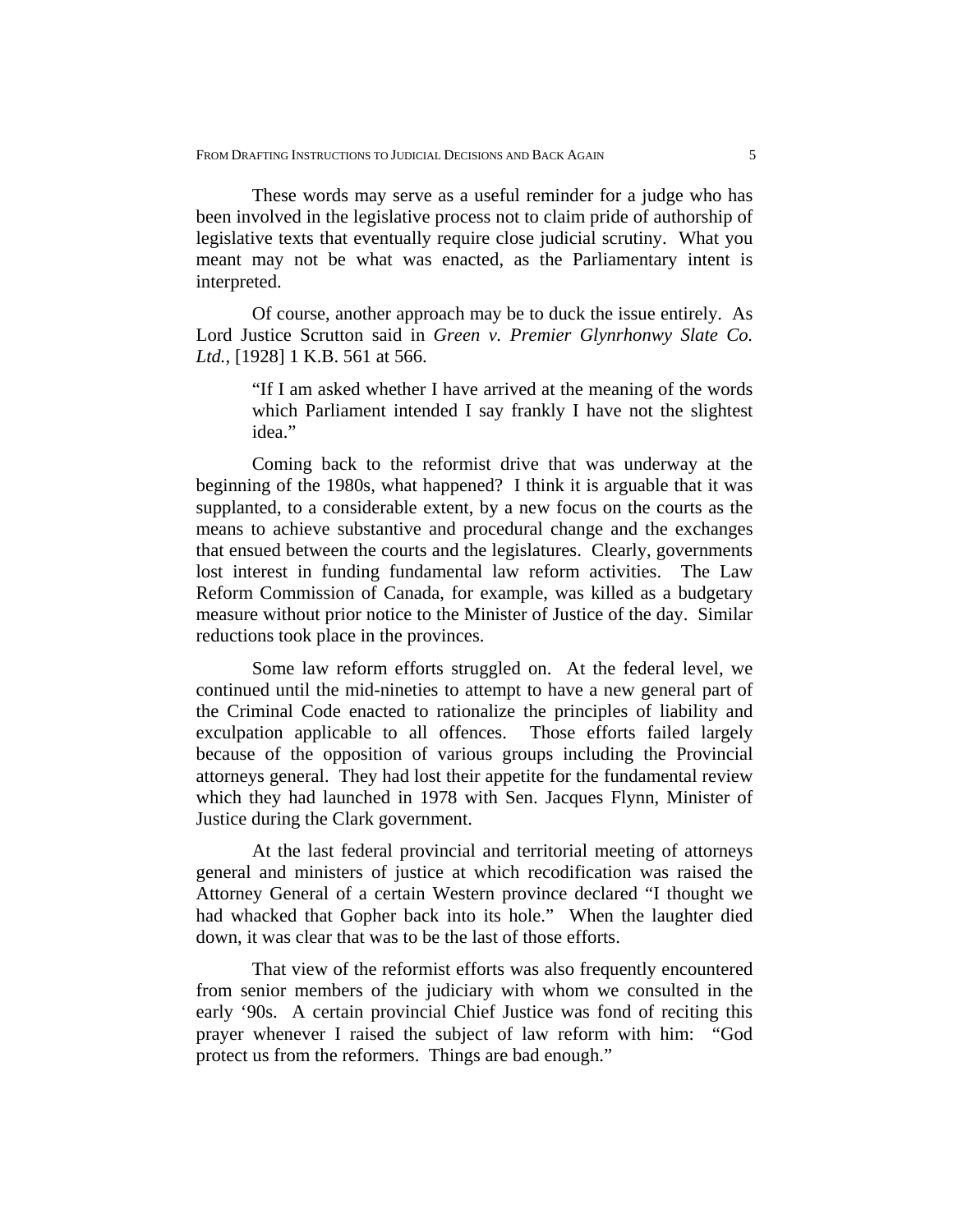A considerable amount of the Law Reform Commission's recommendations found their way into the statutes through incremental amendments. However, much work was left undone. Any criminal court judge will tell you that the self-defense provisions of the Criminal Code are largely incomprehensible and that it is difficult to deliver a coherent charge to a jury in terms which they can understand and which will withstand appellate review. Why hasn't it been addressed by Parliament? I expect that it is because of the constant pressure on MP's to tackle issues of current concern to the public. Reform of the General Part of the Code is dry stuff which can't compete with the hot button issues of the day.

Some of these issues, of course, may arise from judicial decisions. This is by no means a new phenomenon:

It will have been observed that in the case of nearly every Act to which we have referred, the reason of the enactment lies in some recent [judicial] decision. That many of the enactments are most beneficial cannot be denied; but it is a matter for serious consideration whether or not is it a safe and satisfactory policy to make such rapid changes in the law …. The statutes are too hurriedly drawn, and in many cases evidently the result of impulsive desires rather than of thoughtful deliberation. Instead of setting at rest doubtful questions they only give rise to new and harassing doubts.<sup>6</sup>

This was an editorial penned in 1885. The author was decrying the hurried introduction of legislative responses to judgments without careful consideration of whether the change was needed or not.

A similar perspective on this subject was expressed at the same time by the great English jurist Sir Frederick Pollock in his *Essays on Jurisprudence and Ethics* which I will also share with you.

Parliament generally changes law for the worse, and the business of the judges is to keep the mischief of its interference within the narrowest bounds.7

1

<sup>6</sup> 5 Canadian Law Times, p.248 1885. I am grateful to the Hon. Mr. Justice John deP. Wright of the Ontario Superior Court of Justice for several of these quotes.

<sup>7</sup> Sir Frederic Pollock, Essays On Jurisprudence And Ethics (1882) 85.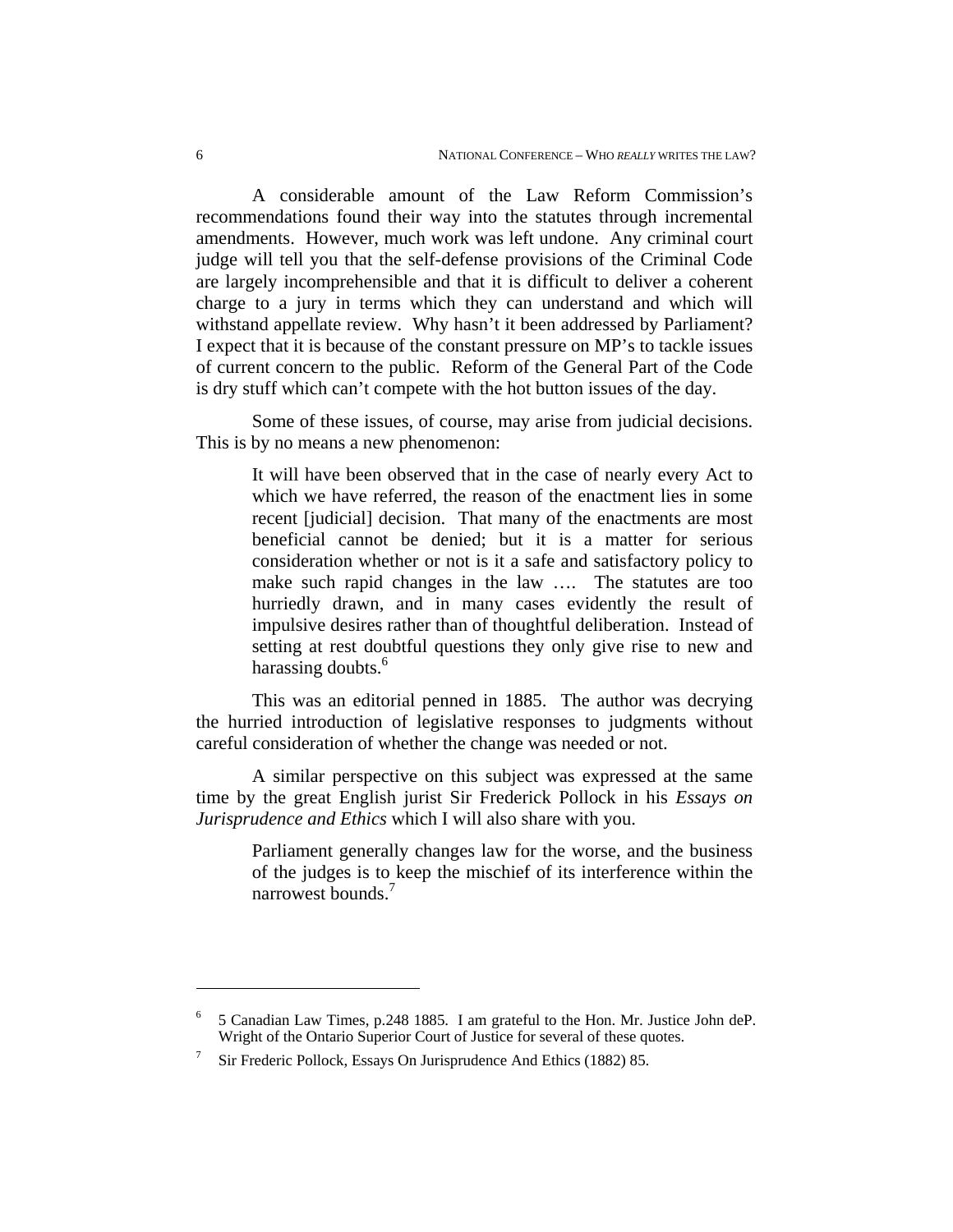I suspect that was the view held by many judges and lawyers in the common law world for many years. Here is another comment in the same vein expressed by the Law Times in 1902:

No man's life, liberty or property is safe while the Legislature is in session.<sup>8</sup>

The Criminal Code of Canada has been the subject of almost constant amendment between its adoption in 1892 and the present day. One of my former colleagues at the Department of Justice prepared a doctoral thesis on that topic which, unfortunately was never published. I was given a copy when I joined the department. But it was fascinating to read how in virtually every session, including during war-time, Parliament was preoccupied with the minutiae of the criminal law.

This process is how we ended up with provisions in the Code which were likely unenforceable from the outset, including the prohibition against the publication and sale of crime comics, such as the Batman series, which remains in the statute (s.163(1)).

This is not unique to Canada, of course, as I was reminded at an international conference in Dublin in July where one of the topics of discussion was how to avoid cluttering the statute books with specific offenses when laws of general application were sufficient to deal with the perceived problem.

We generated a great deal of legislation at the Department of Justice in the 1980s and 90s. For most of that period, the Minister of Justice was second only to the Minister of Finance as the sponsor of public law bills presented to Parliament. It was not unusual, in any given session, to have five or more criminal law bills on the Order Paper. Only a small proportion of these stemmed directly from judicial decisions overturning existing statutes under the *Charter*. A greater proportion related to issues raised by interest groups and law enforcement agencies. The interests of victims and witnesses involved in the criminal justice system had also been ignored for many years and were the subject of much of this activity.

A great deal of this legislation originated with the Uniform Law Conference. Some proposals resulted from judicial decisions that went

<sup>&</sup>lt;sup>8</sup> (1902) 22 Can Law Times, p.227.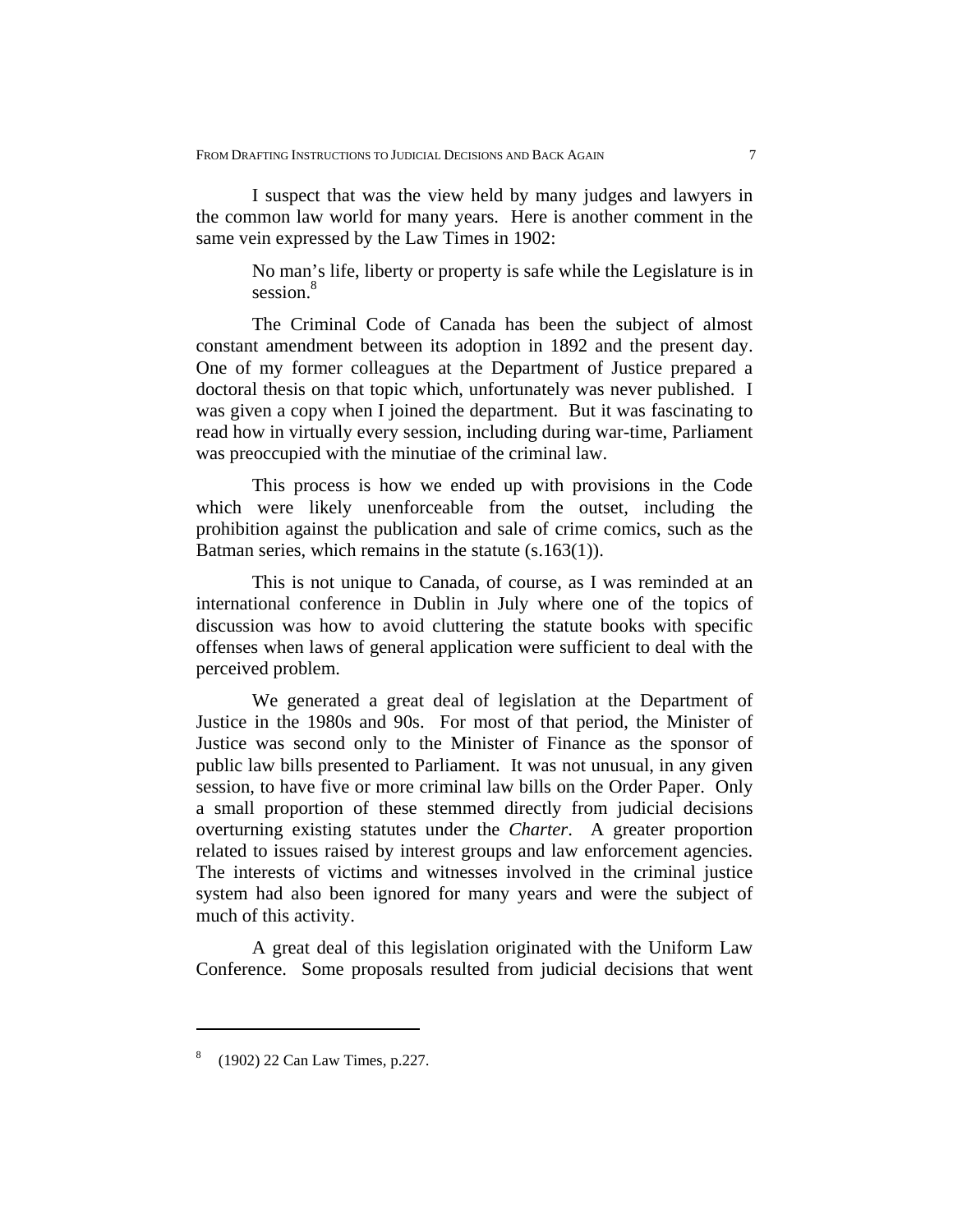against the Crown. My favourite example was a proposal to deem day as night to get around an adverse interpretation of the trespassing by night offence. Many of the proposals were sensible, of course, and were subsequently enacted.

We were also actively involved in a number of international fora which dealt with matters such as mutual legal assistance and transnational organized crime that required implementation through legislative change at the domestic level.

The *Charter* was always a major consideration in this policy development work. No policy documents went forward to Ministers without a *Charter* impact analysis by human rights specialists. And no government public bill could be introduced in Parliament without certification by the Minister of Justice that it had been examined for compliance with the *Charter*.

Some have argued that these efforts and the internal controls that were put in place caused a chill in policy development as options considered to pose a risk of *Charter* infringement were not put forward for consideration by Cabinet or Parliament.

This view, expressed among others by a former Minister of Justice,<sup>9</sup> may suggest that legislators are willing to consider making laws that may violate fundamental rights. That was not my experience. Rather, the parliamentarians that I encountered expected that careful analysis had been done to ensure that the legislation would not breach constitutional protections.

Others described these systemic efforts as unwelcome attempts to "Charter-proof" the legislation.<sup>10</sup> This may be taken to infer that there is something inherently wrong in seeking to be in compliance with *Charter* standards and that Parliament should be aiming for some higher level of virtue. These critics have said that Parliament has responded to *Charter* decisions with "in your face" legislation that, in effect, dares the courts to intervene again.

<sup>9</sup> E.g., Victor Toews, former Minister of Justice and opposition justice critic, in 'The Charter in Canadian Society' in *The Canadian Charter of Rights and Freedoms: Reflections on the Charter after Twenty Years* (LexisNexis: 2003).

<sup>10</sup> Kent Roach, "The Dangers of a *Charter*-proof and Crime-based Approach to Terrorism" in Daniels et al. *The Security of Freedom: Essays on Canada's Anti-Terrorism Bill* (Toronto: University of Toronto Press, 2001).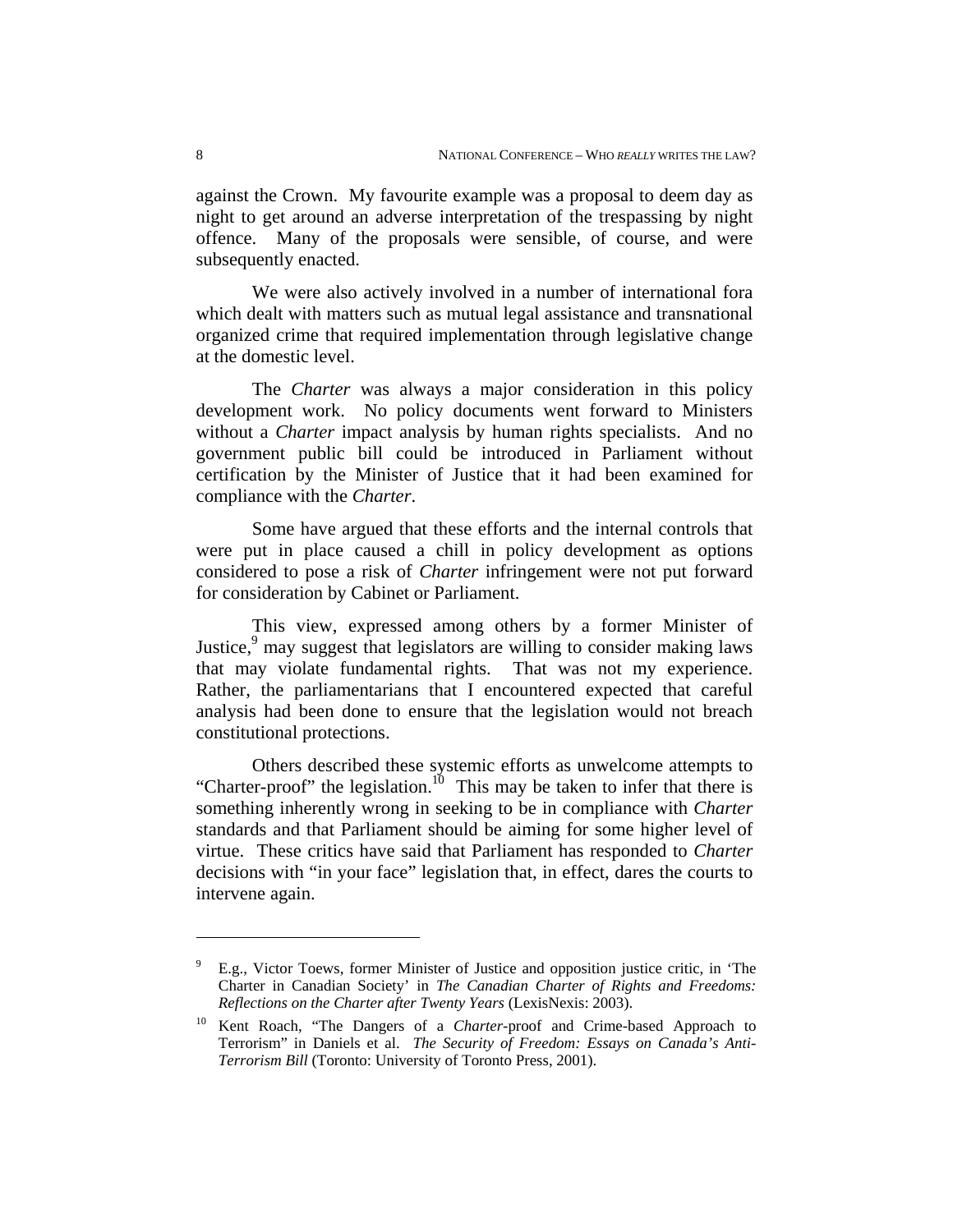You are all familiar with the concept of a continuing exchange between the courts and legislatures which Peter Hogg and colleagues at Osgoode Hall Law School described as a "*Charter* dialogue" in a 1997 paper, probably the most discussed and cited journal article in Canadian legal history.11 The authors' intent was to challenge objections to the legitimacy of judicial review stemming from the view that it is undemocratic to allow un-elected and un-accountable judges to strike down laws enacted by the duly elected representatives of the people.

In outlining their idea of a *Charter* dialogue, Hogg and his fellow authors undertook a review of the cases that had resulted in an enactment being quashed as infringing *Charter* rights and had not been saved by the section 1 justification clause. They found that in two-thirds of the cases a new law was substituted for the old one, adding civil libertarian safeguards but maintaining the legislative purpose. Thus Parliament or the provincial legislatures still had the last word.

What Hogg et al., meant by the dialogue metaphor was that *Charter* decisions left sufficient room for a legislative response and there usually was one. They concluded that the *Charter'*s influence was less direct than had been assumed by the critics of judicial review. While there were at least two "voices" translating *Charter* requirements into laws, in their view the most important of those remained that of the competent legislature.

As was stated by the Honourable Mr Justice Frank Iacobucci:

"The Court does not determine what legislation should or should not be passed or what the content of that legislation should be, but rather, determines whether or not that legislation is consistent with the rule of law and the *Charter*."<sup>12</sup>

From my perspective, based on the two decades in which I was involved in the development of legislative policy and now as a judge, this new relationship between Parliament and the courts, while occasionally bumpy, works rather well overall.

<sup>&</sup>lt;sup>11</sup> "The Charter Dialogue Between Courts and Legislatures," (1997) 35 *Osgoode Hall L.J*. 75.

<sup>12 &</sup>quot;The Charter: Twenty Years Later" in *The Canadian Charter of Rights and Freedoms: Reflections on the Charter after Twenty Years* (LexisNexis: 2003).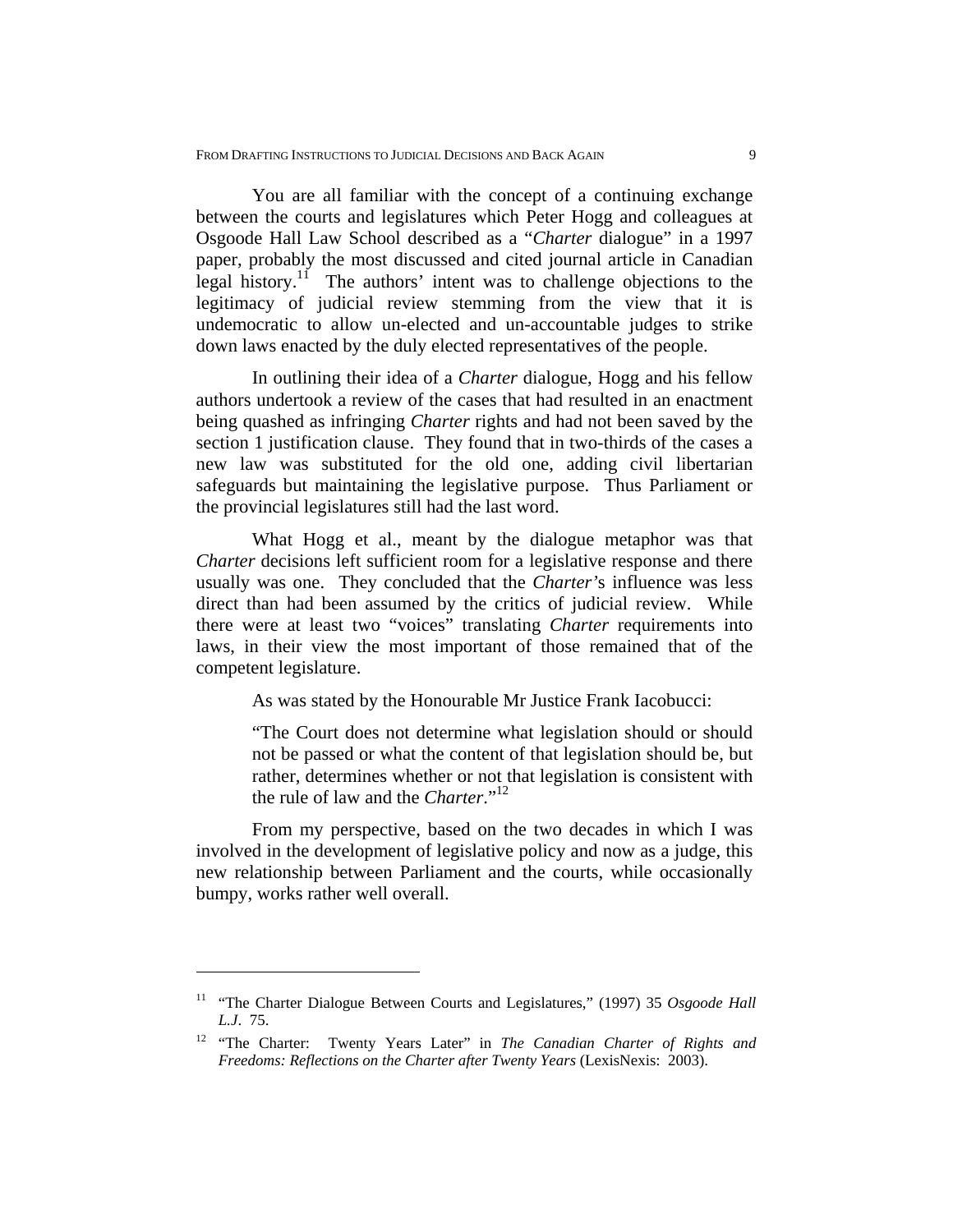*Charter* decisions may support reforms that Ministers agree with but are unable to advance for lack of support within Parliament. In other instances, projects may be underway and the decision provides a justification for moving the time-table forward. One example would be the reform of the Code's provisions dealing with mentally disordered offenders, the catalyst for which was the Supreme Court's decision in *R. v. Swain.13* 

*Charter* decisions have helped Parliament clear out deadwood from the Code, such as the old vagrancy provision, used as an arbitrary control measure, that the legislators might not otherwise have turned their minds to.14 In response to the *Heywood* decision striking down the vagrancy law, Parliament adopted a more focused measure, to be applied under judicial supervision, restricting access by sex offenders to areas where children congregate.

The emergence of victims' issues as a major governmental and parliamentary concern led to a series of decisions and responding legislation in the 1990s which illustrates Hogg's notion of a judicial and parliamentary dialogue. An example would be the *Seaboyer* decision which struck down the rape shield law enacted in 1983.<sup>15</sup>

The replacement law enacted a few months later was subsequently upheld by the Supreme Court in *Darrach.*16 The new legislation balanced the accused's rights with those of the complainant and society's interests in encouraging the reporting of sexual assaults.

In a related area, the Supreme Court quashed a provision restricting access to a complainant's private records.17 The *O'Connor*  decision required the trial judge to balance the accused's rights with the complainant's privacy interests and equality rights. But Parliament was not content with how that balance had been struck by the Court. Its legislative response to *O'Connor* called for more restrictive standards to control access to the records.

<u>.</u>

- 16 *R. v. Darrach*, [2000] 2 S.C.R. 443.
- 17 *R. v. O'Connor*, [1995] 4 S.C.R. 411.

<sup>13</sup> *R. v. Swain*, [1991] 1 S.C.R. 933.

<sup>14</sup> *R. v. Heywood*, [1994] 3 S.C.R. 761.

<sup>15</sup> *R. v. Seaboyer*, [1991] 2 S.C.R. 577.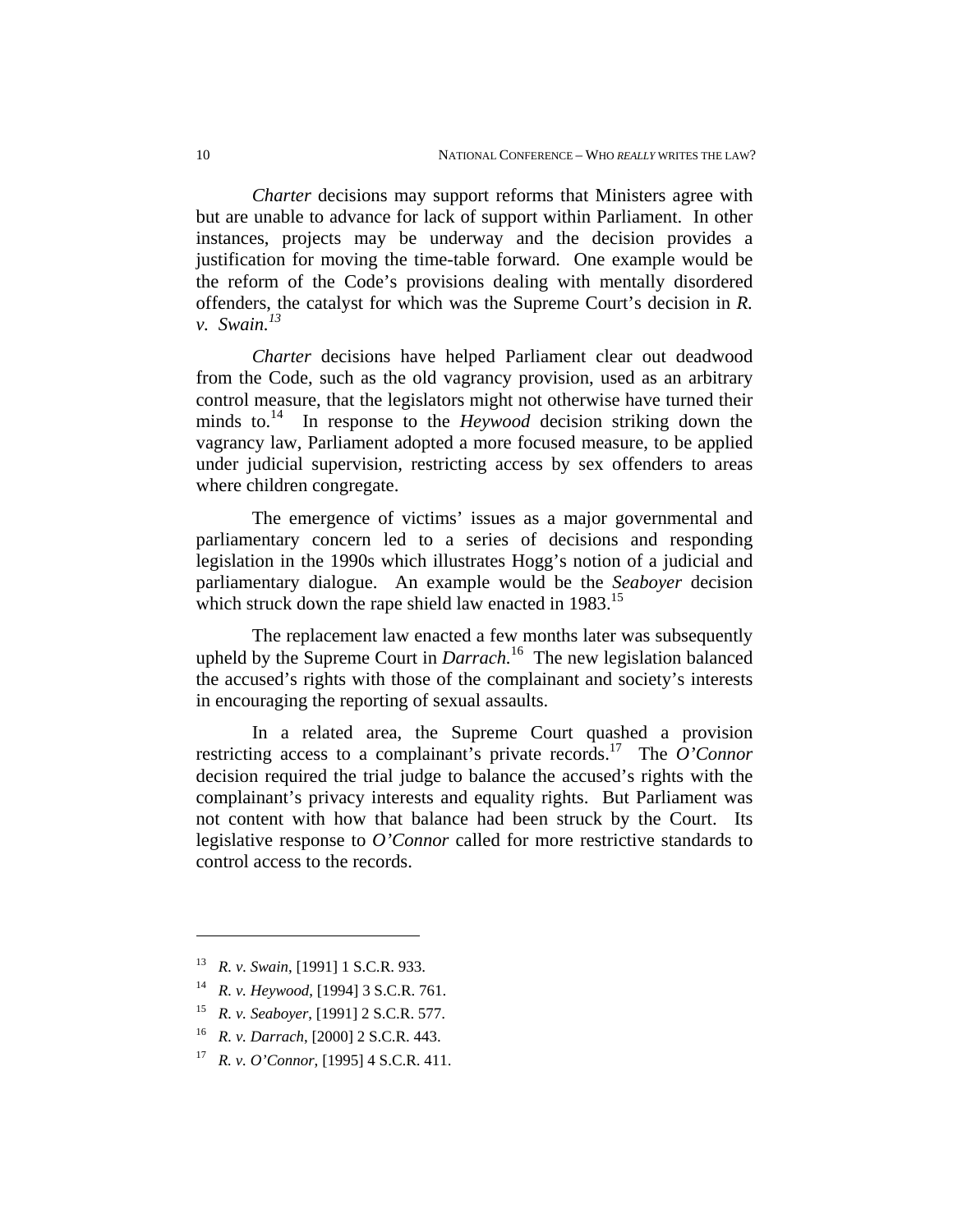When the new legislation came back before the Court for review it was upheld on the ground that it was for Parliament to draw the line between the competing interests.<sup>18</sup> In *Mills*, the Court recognized that extensive consultations had taken place before the legislation was introduced. *O'Connor* had not been a rigid constitutional template and it remained open to Parliament to make different choices as to how to achieve the proper balance between the interests at stake than those outlined by the Court.

This process of dialogue has not always been successful from the Parliamentary perspective. In *Morales*<sup>19</sup> a provision permitting the denial of bail on the public interest ground was struck down in 1993 as being vague and overbroad. Parliament amended the Code with new language in 1997. When it came back before the Supreme Court in 2002, the Court unanimously found the 'new language' of a general nature also unconstitutional, but upheld a more specific phrase on a five-four split.<sup>20</sup> In that instance, the minority suggested that dialogue had become an abdication of the Court's judicial review responsibility. But that was, I think, a rare negative comment on what has otherwise been a healthy process.

In my view, this notion of a dialogue respects the separation of powers which is at the heart of our constitutional scheme of government. The Courts have not abused the jurisdiction thrust upon them with the adoption of the *Charter*, and the legislatures have not abused their right to respond with new enactments. Both institutions have demonstrated respect for the rule of law and their roles in a constitutional democracy.

The Courts have exercised restraint when striking down laws that are found to infringe constitutional guarantees. Justice Robert Sharpe of the Ontario Court of Appeal cites two examples of this when he lectures

<sup>18</sup> *R. v. Mills* [1999] 3 S.C.R. 668.

<sup>19</sup> *R. v. Morales* [1992] 3 S.C.R. 711.

<sup>20</sup> *R. v. Hall* [2002] 3 S.C.R. 309.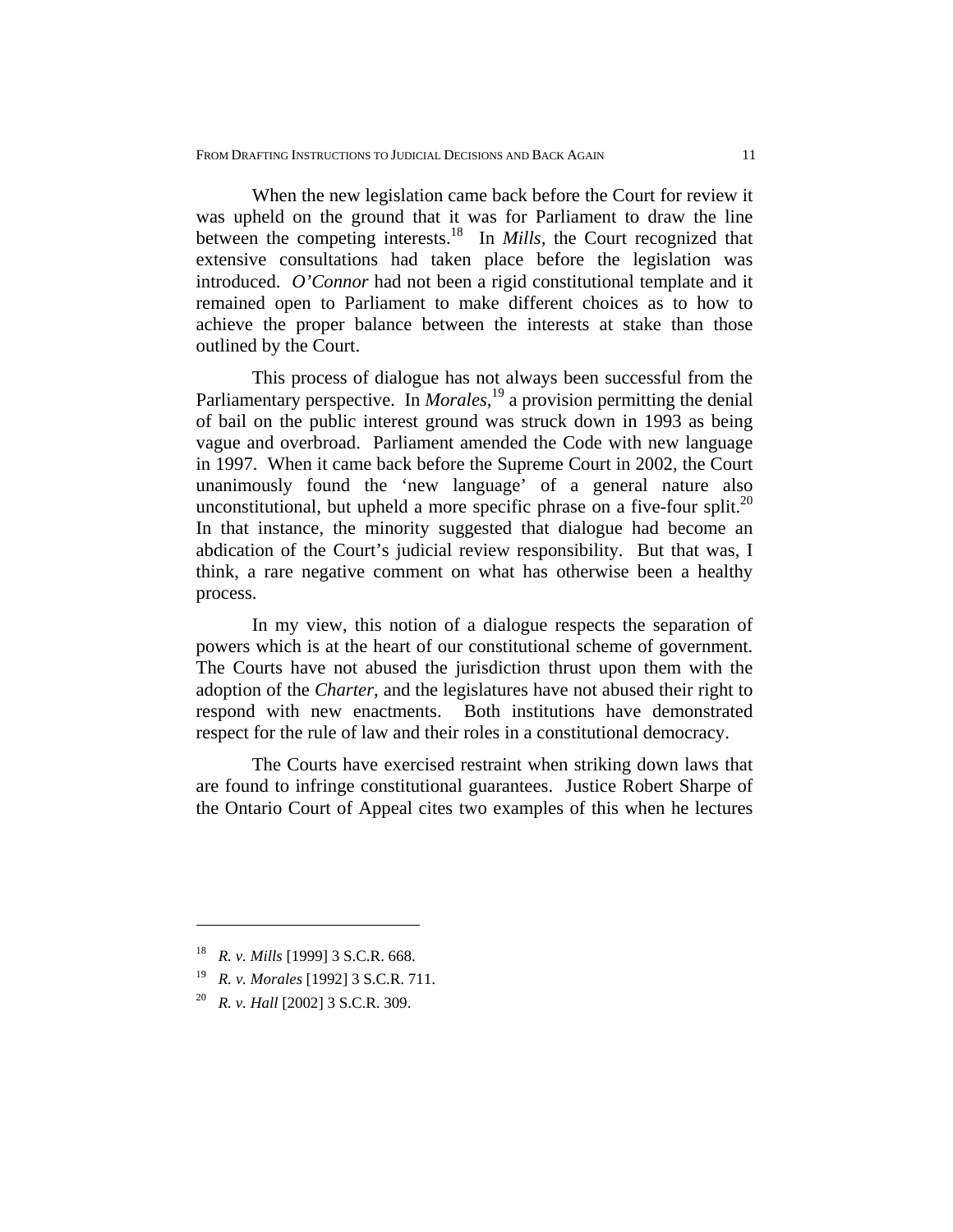to judges on hearing and deciding *Charter* issues<sup>21</sup> and in his text on the *Charter* written with Professor Kent Roach of the University of Toronto.<sup>22</sup>

The *Morgentaler*<sup>23</sup> decision, which Justice Sharpe cites, may be not the first example that would come to mind as an example of judicial restraint. I can tell you that when I was involved in developing the legislative response to that decision we would have been much happier if the Court had exercised even greater caution, given the challenges that we faced in dealing with the issue.

But in *Morgentaler* the Court adroitly avoided the controversy generated by *Roe v. Wade* in the United States. Quite apart from the debate over the social issue that *Roe* ignited and which remains active today, the judgment imported a substantive right to privacy that had not previously been recognized under the US constitution and which has effectively precluded further legislative action by Congress. Many legal scholars in the US, including many of those who support a woman's right to choose abortion services as a matter of public policy, believe that *Roe v. Wade* was wrongly decided. And the decision has been characterized as fueling the debate in the US over judicial activism which, to this day, contributes to the opposition to progressive measures.

In contrast, the Supreme Court of Canada's decision in *Morgentaler* made it clear that it remained open for Parliament to come back with a new law that would have established a better procedure to ensure a more even and fair application of restrictions on access. After consulting broadly, including with leading constitutional law experts, we thought we had come up with such a bill. It passed the House of Commons but fell short in the Senate by one vote. As you know, the matter has been left to rest since then. But that was not for want of a legislative avenue to pursue foreclosed by the Court.

The second example of judicial restraint which Justice Sharpe cites is the Supreme Court's refusal to interfere with Quebec's use of the

<sup>&</sup>lt;sup>21</sup> Robert J. Sharpe, "The Role of the Courts in a Constitutional Democracy"; paper presented to the National Judicial Institute *Charter* conference, June, 2007, Whistler, B.C.

<sup>22</sup> R. Sharpe and K. Roach, *The Charter of Rights and Freedoms*, 3d ed. (Toronto: Irwin Law, 2005).

<sup>23</sup> *R. v. Morgentaler* [1988] 1 S.C.R. 30.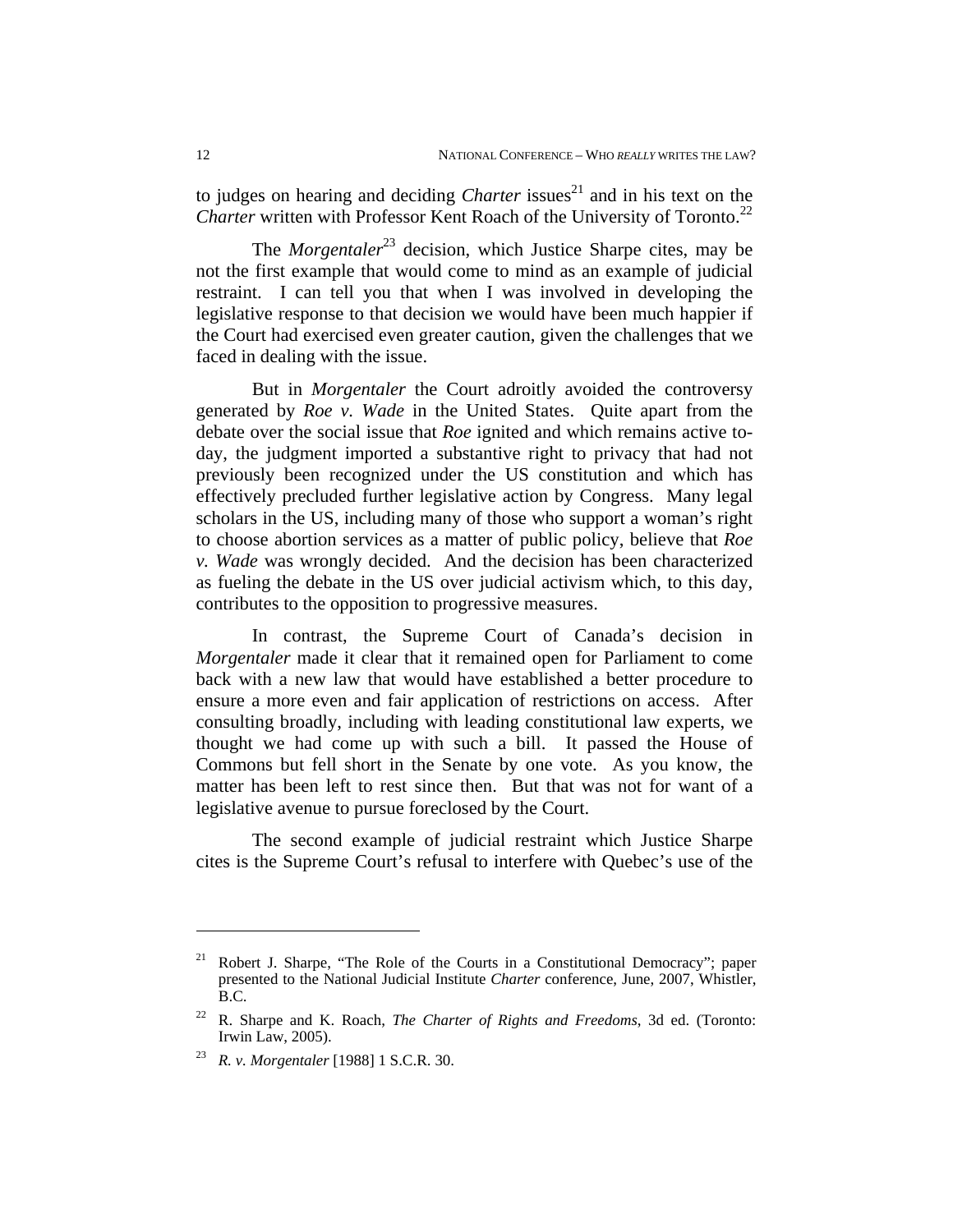notwithstanding clause in the *Ford* case. 24 As you will recall, Quebec had enacted a general notwithstanding clause that exempted all of its legislation in protest over the repatriation of the constitution and adoption of the *Charter*. This was struck down by the Quebec Court of Appeal but the Supreme Court of Canada took the contrary position that it remained a valid exercise of the override power.

This use of the override made it deeply unpopular. As Professor Adam Dodek of the University of Ottawa recently commented in the Law Times,  $2<sup>5</sup>$  a convention seems to have developed against its use and it may be going the way of other constitutional powers such as disallowance and reservation, obsolete but not yet unenforceable.

Dodek suggests that a different political context might have been created around the override had its first use arisen to uphold the rapeshield law in response to the *Seaboyer* decision, of which I spoke earlier. Having been present throughout those discussions, I can tell you that it was never actively considered by the government of the day, despite the prevailing view that matters could not be left to stand as they were in the wake of the Court's decision.

In my present incarnation as a judge, I regard the judicial review function imposed by the *Charter* as an awesome responsibility. Within six months of my appointment, I was invited to strike down a provision of the *Citizenship Act* on the ground that it discriminated on the basis of gender and breached section 15's equality rights. My task was made somewhat easier by the fact that the parties were agreed that the section had to go, based on a Supreme Court precedent, and in fact had prepared a draft order for my signature.

In my enthusiasm, I went further and struck down another provision that wasn't part of the deal. That led to a joint motion for reconsideration and a revised order. Somewhat chastened by the experience, I have learned to be more cautious about these matters, but I must confess that my interest in a case is heightened when there are *Charter* issues at stake.

<sup>24</sup> *Ford v. Quebec*, [1988] 2 S.C.R. 712.

<sup>&</sup>lt;sup>25</sup> Citing Professor Chris Manfredi of McGill as his source for the idea.